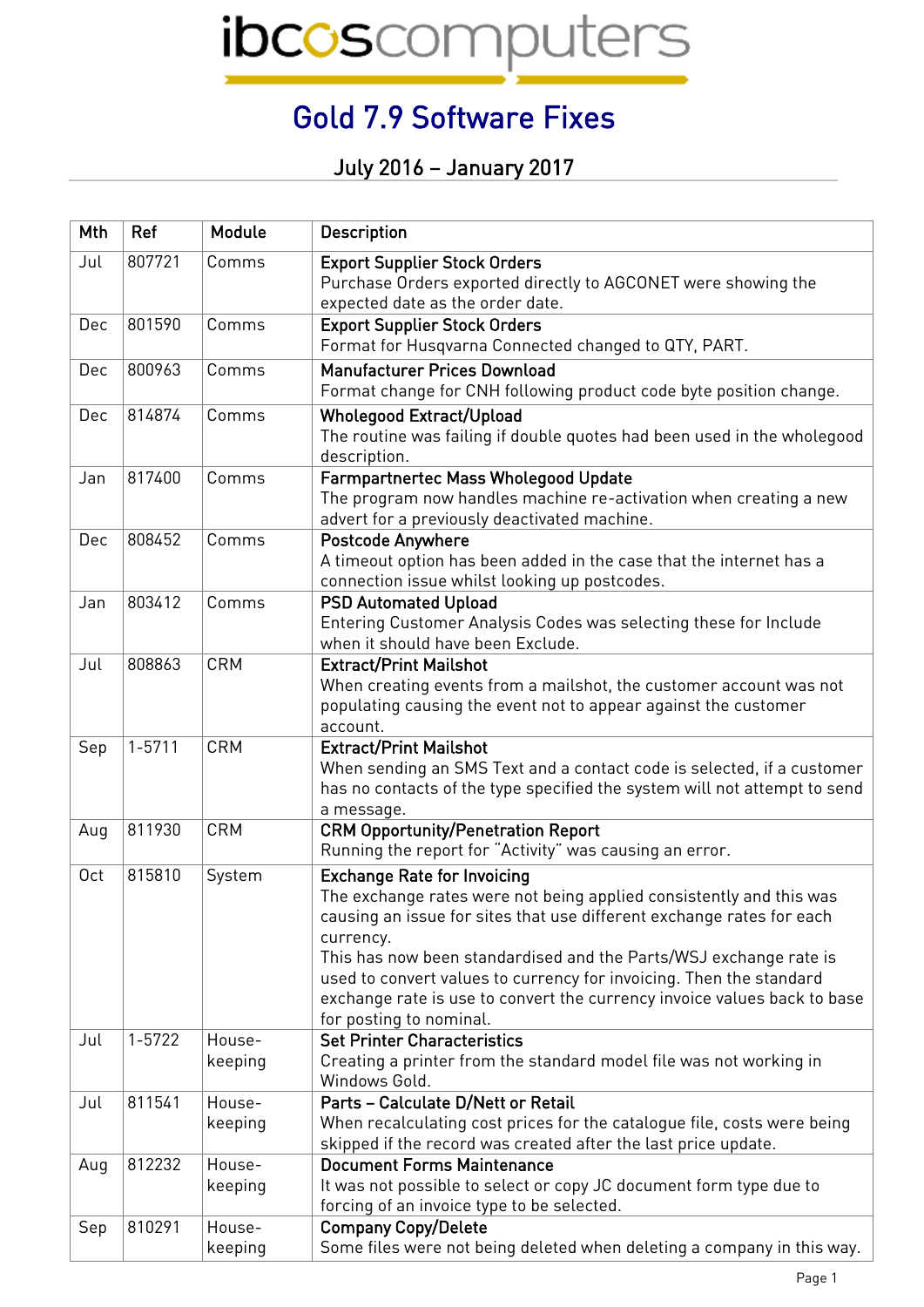| Dec             | 800646 | House-<br>keeping | <b>Company Copy/Delete</b><br>The Verify All and Sizes options now handle the printing correctly.                              |
|-----------------|--------|-------------------|--------------------------------------------------------------------------------------------------------------------------------|
| Sep             | 813453 | House-            | <b>Print Gold Error Log</b>                                                                                                    |
|                 |        | keeping           | An error could occur when searching within the error log on screen.                                                            |
| Dec             | 802110 | House-            | <b>Print Gold Error Log</b>                                                                                                    |
|                 |        | keeping           | Changes have been made to prevent a corrupt or full error log from                                                             |
|                 |        |                   | causing errors in Gold.                                                                                                        |
| Sep             | 810163 | House-            | <b>Parts Integrity Check</b>                                                                                                   |
|                 |        | keeping           | If a serial part is incorrectly showing a quantity greater than 1 the Parts                                                    |
|                 |        |                   | Integrity Check will now ensure the serial record is set back to 1.                                                            |
| 0ct             | 815251 | House-            | <b>ODBC Information Print</b>                                                                                                  |
|                 |        | keeping           | This report was not working from Windows Gold.                                                                                 |
| 0 <sub>ct</sub> | 816544 | House-            | <b>Update Purchase Order Prices</b>                                                                                            |
|                 |        | keeping           | This routine caused an error if run by the price update program.                                                               |
| Jan             | 801804 | House-            | <b>Calculate Rolling Sales History</b>                                                                                         |
|                 |        | keeping           | If any part had an alternative part set that did not exist in the Gold parts                                                   |
|                 |        |                   | file then the Created Date of the part was incorrectly set to Today's<br>date.                                                 |
| Jan             | 807360 | House-            | Unsubscribe from AGCO Trade Club                                                                                               |
|                 |        | keeping           | A new program has been added to the Parts section to allow AGCO                                                                |
|                 |        |                   | dealers to withdraw from the trade club. This program clears out the                                                           |
|                 |        |                   | relevant class codes from the parts and clears out the corresponding                                                           |
|                 |        |                   | discount codes.                                                                                                                |
| Jul             | 804856 | Nominal           | <b>Manual Cheques</b>                                                                                                          |
|                 |        |                   | It is now possible to have a duplicate cheque number in different cash                                                         |
|                 |        |                   | books.                                                                                                                         |
| Aug             | 812182 | Nominal           | <b>Nominal Enquiry</b>                                                                                                         |
|                 |        |                   | Dates on the transaction in the enquiry program were displayed<br>incorrectly when pressing Enter to view transaction details. |
| Sep             | 814140 | Nominal           | <b>Nominal Enquiry</b>                                                                                                         |
|                 |        |                   | Some transactions were not being displayed in the enquiry program on                                                           |
|                 |        |                   | occasion.                                                                                                                      |
| Dec             | 812511 | Nominal           | <b>Nominal Enguiry</b>                                                                                                         |
|                 |        |                   | Transactions with a description for PDI job were not showing the full                                                          |
|                 |        |                   | wholegood number.                                                                                                              |
| Sep             | 805612 | Nominal           | <b>Accruals/Prepayments</b>                                                                                                    |
|                 |        |                   | On updating a journal any imported lines set to Schedule account will<br>be validated.                                         |
| 0 <sub>ct</sub> | 812517 | Nominal           | <b>Ledger Controls</b>                                                                                                         |
|                 |        |                   | This program was not running in Windows Gold.                                                                                  |
| Sep             | 814468 | ODBC              | <b>ODBC Reporting</b>                                                                                                          |
|                 |        |                   | When using ODBC to report on the Wholegood Standard Model file (VW                                                             |
|                 |        |                   | file) the field for Date Price Amended had an invalid ODBC field name.                                                         |
| Aug             | 810352 | Parts             | <b>Point of Sale</b>                                                                                                           |
|                 |        |                   | If the postcode is set to print on a separate line and there is a delivery                                                     |
|                 |        |                   | address, 2 blank lines were left in the header details section of the                                                          |
|                 |        |                   | invoice. These have been removed to save space.                                                                                |
| 0 <sub>ct</sub> | 815860 | Parts             | <b>Point of Sale</b>                                                                                                           |
|                 |        |                   | If a part was ordered from another depot for a customer account then                                                           |
|                 |        |                   | subsequently rejected by the requesting depot, this information is no<br>longer printed on the customers' advice or invoice.   |
| Nov             | 816418 | Parts             | <b>Point of Sale</b>                                                                                                           |
|                 |        |                   | On stored point of sale advice using the option to view parts audit trail                                                      |
|                 |        |                   | was only working for advices created today due to the wrong date being                                                         |
|                 |        |                   | passed to the lookup.                                                                                                          |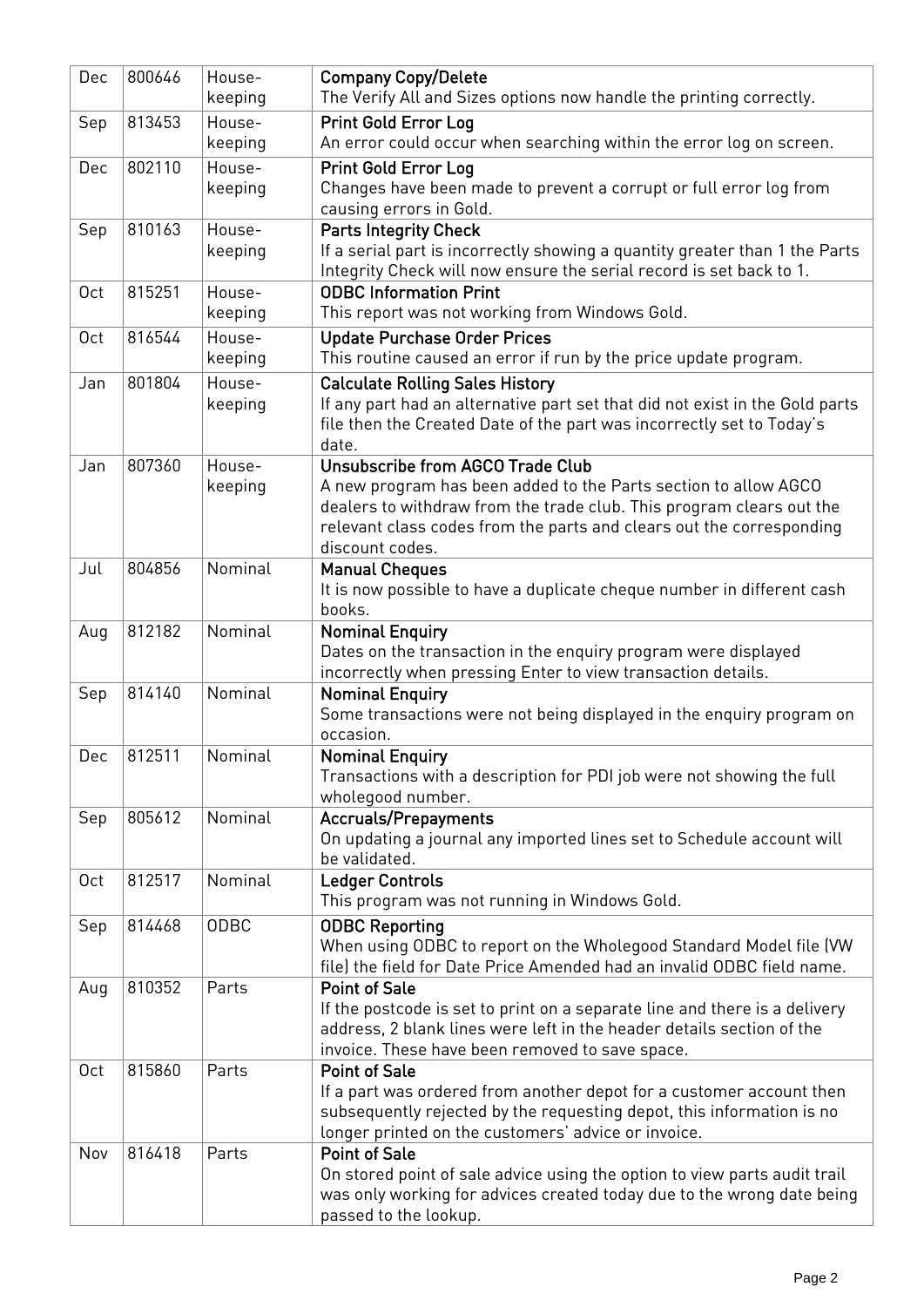| Nov             | 815316 | Parts | <b>Point of Sale</b><br>When entering a Finance Customer account, the lookup is now                |
|-----------------|--------|-------|----------------------------------------------------------------------------------------------------|
|                 |        |       | restricted to external customer accounts only.                                                     |
| Dec             | 811342 | Parts | <b>Point of Sale</b>                                                                               |
|                 |        |       | An issue causing "Error 53 storing cash pay record - Please contact                                |
|                 |        |       | Ibcos" and subsequently a missing cash book transaction has been<br>resolved.                      |
| Dec             | 815821 | Parts | <b>Point of Sale</b>                                                                               |
|                 |        |       | The file update process has been reorganised to prevent record locking                             |
|                 |        |       | contentions which in turn would cause corruption in the parts Work in                              |
|                 |        |       | Progress and IDT values.                                                                           |
| Dec             | 801802 | Parts | <b>Point of Sale</b>                                                                               |
|                 |        |       | When using the custom form POS Draft Invoice the cost for serial parts                             |
|                 |        |       | was not taking the quantity into account.                                                          |
| Jan             | 804670 | Parts | <b>Point of Sale</b>                                                                               |
|                 |        |       | It was possible to set the quantity of an individual serial number item to                         |
|                 |        |       | 2 by adding the part to an advice, overriding the sales total then deleting                        |
|                 |        |       | the part line. Adding the part to another advice displayed the serial                              |
|                 |        |       | quantity as 2.                                                                                     |
| Jul             | 810357 | Parts | <b>Order Intake Report</b>                                                                         |
|                 |        |       | Memo parts with no cost were being printed with the cost of the line                               |
|                 |        |       | above on the report.                                                                               |
| Nov             | 811441 | Parts | <b>Order Intake Report</b>                                                                         |
|                 |        |       | The option to include emergency orders has been changed from a                                     |
|                 |        |       | Yes/No option to Emergency Only/ Stock Only/ All.                                                  |
|                 | 812231 | Parts |                                                                                                    |
| Aug             |        |       | <b>Depot Transfers</b><br>Using the one step depot transfer routine, if serial parts were included |
|                 |        |       | then user cancels the transfer with F9 the serial numbers were left as                             |
|                 |        |       | allocated.                                                                                         |
| Dec             | 800291 | Parts | <b>Depot Transfers</b>                                                                             |
|                 |        |       | If a part selected for transfer needed to be created at the receiving                              |
|                 |        |       | depot the default bin location was not being populated.                                            |
| Jan             | 800108 | Parts | <b>Inter Depot Transfers</b>                                                                       |
|                 |        |       | Work has been carried out to the Inter Depot Transfer routines to                                  |
|                 |        |       | prevent the despatch of serial parts causing stock discrepancies at the                            |
|                 |        |       | receiving depot.                                                                                   |
| 0 <sub>ct</sub> | 812516 | Parts | <b>Calculate VAT Inclusive Prices</b>                                                              |
|                 |        |       | This routine was hanging when run under Windows Gold.                                              |
| Dec             | 814260 | Parts | <b>Depot Summary</b>                                                                               |
|                 |        |       | The option "Include PIC Completed From" now includes the entered                                   |
|                 |        |       | date whereas it was previously only report items after the entered date.                           |
| 0ct             | 807790 | Parts | <b>Manual Stock Check Input</b>                                                                    |
|                 |        |       | Manual stock check reference now reported the audit trail in the same                              |
|                 |        |       | way as other stock check references i.e. left aligned so that the stock                            |
|                 |        |       | check reports are correct.                                                                         |
| Dec             | 814262 | Parts | <b>Manual Stock Check Input</b>                                                                    |
|                 |        |       | The manual stock check input was not working correctly if bar code                                 |
| Nov             | 818036 | Parts | readers were used to enter the part numbers.                                                       |
|                 |        |       | <b>Stock Check Input</b><br>It was possible to inadvertently enter a completed stock check number  |
|                 |        |       | and make changes, the system has been changed to prevent accident                                  |
|                 |        |       | changes to completed checks.                                                                       |
| 0 <sub>ct</sub> | 815790 | Parts | <b>Invoice Confirmation</b>                                                                        |
|                 |        |       | The combined GRN/Invoice for serial parts did not always show the cost                             |
|                 |        |       | for the parts if received in multiple batches.                                                     |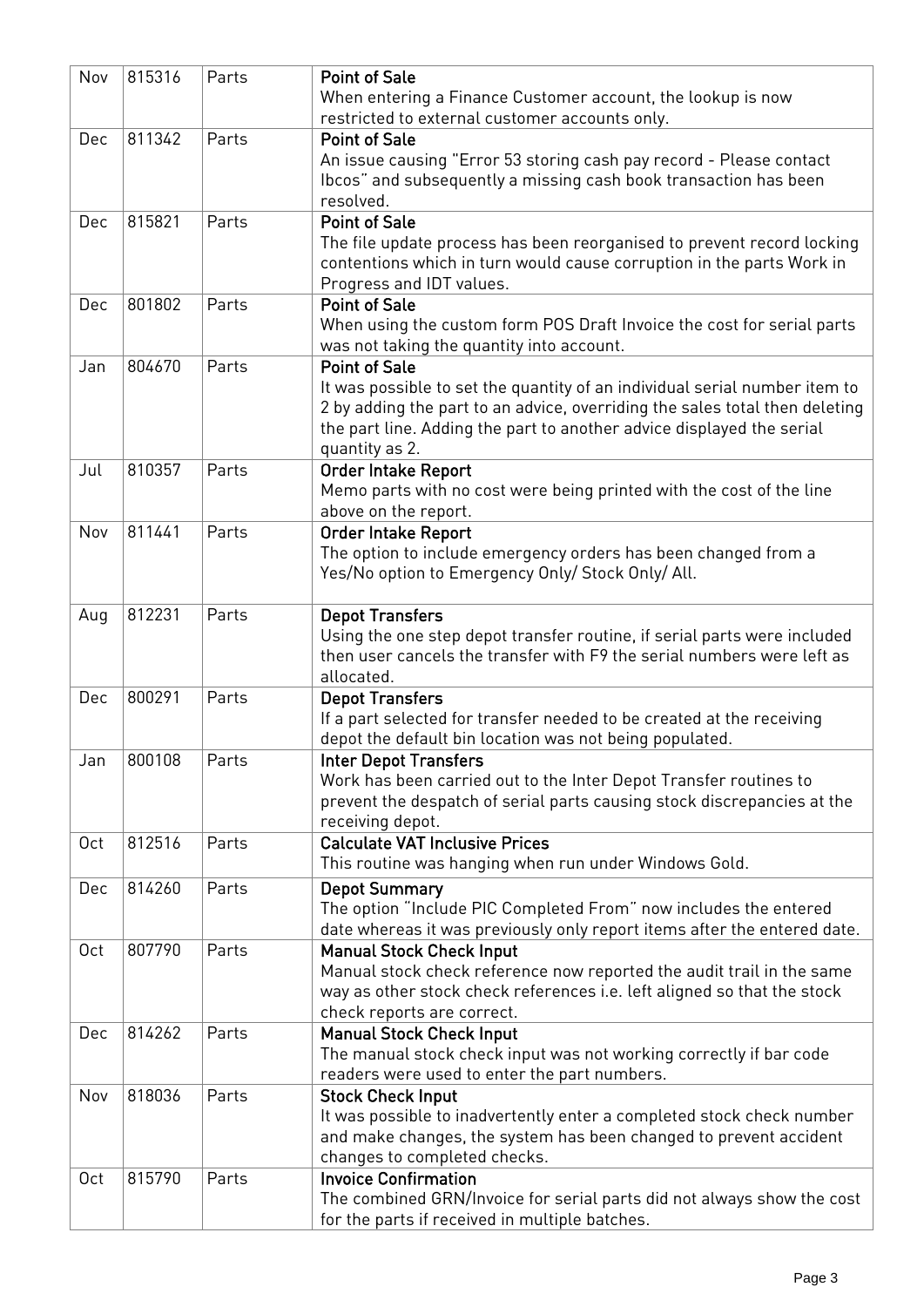| Jan | 817744 | Parts       | <b>Print Final Stock Order</b>                                          |
|-----|--------|-------------|-------------------------------------------------------------------------|
|     |        |             | The default printer selection when printing an Individual Order will be |
|     |        |             | the Default Invoice printer if an Invoice Paper order type is selected, |
|     |        |             | otherwise the default report printer.                                   |
| Nov | 816522 | Parts       | <b>Part Supersession</b>                                                |
|     |        |             | When using the program to supercede a serial part, the audit trail      |
|     |        |             | records are now transferred to the new part if the option to include    |
|     |        |             | invoice history is selected.                                            |
| Dec | 813272 | Parts       | <b>Part Supersession</b>                                                |
|     |        |             | A locking error in the part supersession program has been resolved.     |
|     |        |             |                                                                         |
| Dec | 800382 | Parts       | <b>Input Goods Received Notes</b>                                       |
|     |        |             | If an advice was created with Prevent Short Shipment set to Yes and     |
|     |        |             | some lines were ordered a confirmation print is produced at Point of    |
|     |        |             | Sale. Once the ordered lines are received the advice note needed to     |
|     |        |             | print both sold and ordered lines as the sold lines had not been        |
|     |        |             | previously printed on an advice note.                                   |
| Dec | 801171 | Parts       | <b>Input Goods Received Notes</b>                                       |
|     |        |             | It was possible to cause negative stock for a part even though the      |
|     |        |             | system was set to prevent negative stock by setting the receive all     |
|     |        |             | option for a returns order.                                             |
| Dec | 801357 | Parts       | <b>Stock Enquiry</b>                                                    |
|     |        |             | Work in Progress for memo parts was not consistent. The Stock           |
|     |        |             | Enquiry program has now been changed to calculate and display work      |
|     |        |             | in progress values for memo parts in real time to ensure their          |
|     |        |             | accuracy.                                                               |
| Jan | 802673 | Parts       | <b>Stock Enquiry</b>                                                    |
|     |        |             | When viewing the work in progress for a part, if parts from one depot   |
|     |        |             | were allocated to a workshop job at another depot the option F4 to view |
|     |        |             | the work in progress did not list the job as it belongs to a different  |
|     |        |             | depot. This has been changed to ensure the jobs are displayed to        |
|     |        |             | correspond to the work in progress.                                     |
| Jan | 802638 | Parts       | <b>Part Maintenance</b>                                                 |
|     |        |             | Deleting a part could leave behind audit trail records, average price   |
|     |        |             | details and memo information. This has been resolved.                   |
| Jan | 802783 | Parts       | <b>Part Depreciation</b>                                                |
|     |        |             | When running in Windows, if the depreciation codes for the ranges       |
|     |        |             | entered were left blank the final period number was cleared.            |
|     |        |             | This could cause parts to be depreciated incorrectly.                   |
|     |        |             |                                                                         |
|     |        |             | <b>Example Entries</b>                                                  |
|     |        |             | From Month 20 To Month 25 Depreciation 33% Code 0                       |
|     |        |             | From Month 25 To Month 37 Depreciation 50% Code 0                       |
|     |        |             | From Month 38 To Month 999 Depreciation 100% Code 0                     |
|     |        |             | The final selection for "From Month 38" was being cleared and           |
|     |        |             | therefore running as:                                                   |
|     |        |             | From Month 0 To Month 999 Depreciation 100% Code 0                      |
|     |        |             |                                                                         |
|     |        |             | Thus depreciating ALL parts by 100%.                                    |
|     |        |             | This Windows only issue has been resolved.                              |
| Dec | 817537 | Planned     | <b>Workshop Job Extract</b>                                             |
|     |        | Maintenance | Extra services occurring after the main extract cut-off date were not   |
|     |        |             | being included in the report, although they were on the list of jobs.   |
| Dec | 809755 | Planned     | <b>Workshop Job Extract</b>                                             |
|     |        | Maintenance | The filtering options will now allow a lookup on invoice type.          |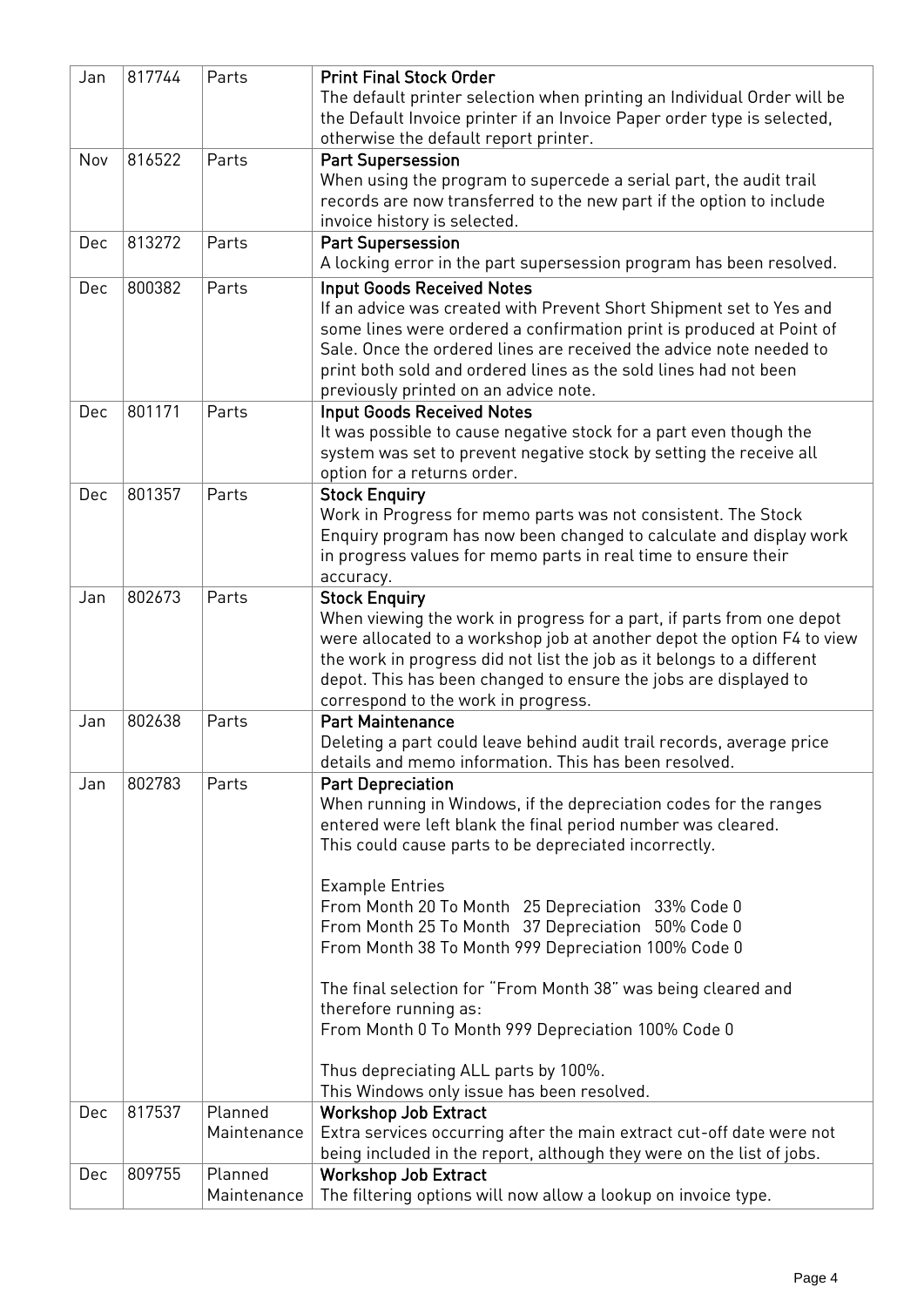| Jan | 801875  | Planned           | <b>Workshop Job Extract</b>                                                                                                                      |
|-----|---------|-------------------|--------------------------------------------------------------------------------------------------------------------------------------------------|
|     |         | Maintenance       | The extract will no longer extract services where the suggested service                                                                          |
|     |         |                   | date falls outside of the series or contract end dates.                                                                                          |
| Jan | 801138  | Planned           | <b>Maintain Contracts</b>                                                                                                                        |
|     |         | Maintenance       | Adding more than 50 pieces of equipment, services or series was                                                                                  |
|     |         |                   | causing an error.                                                                                                                                |
| Sep | 811783  | <b>Plant Hire</b> | <b>Plant Transfer</b>                                                                                                                            |
|     |         |                   | Message changed to include plant in service if the unit cannot be                                                                                |
|     |         |                   | transferred.<br>This was combined with a change to workshop to prevent a job being                                                               |
|     |         |                   | invoiced on a Plant Increase NBV invoice type if the plant has been                                                                              |
|     |         |                   | transferred to wholegoods.                                                                                                                       |
| Jan | 817171  | <b>Plant Hire</b> | <b>Hire Contracts</b>                                                                                                                            |
|     |         |                   | The accessory lookup was not clearing between searches and was                                                                                   |
|     |         |                   | therefore retaining the original search criteria.                                                                                                |
| Jan | 817172  | <b>Plant Hire</b> | <b>Equipment Enquiry</b>                                                                                                                         |
|     |         |                   | The plant diary was showing both Available and On Hire days in Red. It                                                                           |
|     |         |                   | now correctly shows Available days in Green.                                                                                                     |
| Sep | 809750  | Purchase          | <b>Remittance Advice/Payment List</b>                                                                                                            |
|     |         | Ledger            | This report was crashing in Windows Gold if for users with detached                                                                              |
|     |         |                   | printing set.                                                                                                                                    |
| Jul | 811032/ | Purchase          | <b>Merge Supplier Accounts</b>                                                                                                                   |
|     | 811365  | Ledger            | When merging supplier accounts the purchase year to date and for                                                                                 |
|     |         |                   | previous years and also documents in the doc store were not being                                                                                |
|     |         |                   | merged.                                                                                                                                          |
| Jan | 815521  | Purchase          | <b>Supplier Enquiry</b>                                                                                                                          |
|     |         | Ledger            | The cash allocation reports can now be run on pre-conversion v6.4<br>data.                                                                       |
| Jan | 817533  | Purchase          | <b>Analyse Scanned Documents</b>                                                                                                                 |
|     |         | Ledger            | An issue where the edit options for a PDF were disabled if the window                                                                            |
|     |         |                   | focus was lost has been resolved.                                                                                                                |
| Jan | 801350  | Purchase          | <b>Document Store</b>                                                                                                                            |
|     |         | Ledger            | Launching a browser in a classic session was corrupting the screen if                                                                            |
|     |         |                   | there were multiple attachments for a line. The attachment list will now                                                                         |
|     |         |                   | only be displayed if selected.                                                                                                                   |
| Jul | 805611  | Sales Ledger      | <b>Overdue Wholegoods Invoices</b>                                                                                                               |
|     |         |                   | When exported to Excel the Invoice Date and Due Date columns were                                                                                |
|     | 809924  | Sales Ledger      | both reporting the same date (due date).                                                                                                         |
| Sep |         |                   | <b>Customer Enquiry</b><br>The Customer profile print was including labour in the parts value as                                                 |
|     |         |                   | well as the separate labour value thus overstating the sales.                                                                                    |
| Nov | 811022  | Sales Ledger      | Audit & VAT Report                                                                                                                               |
|     |         |                   | Internal Planned Maintenance jobs were being reported as VAT code 1                                                                              |
|     |         |                   | when they should be code 9.                                                                                                                      |
|     |         |                   |                                                                                                                                                  |
| Dec | 814743  | Sales Ledger      | <b>Audit &amp; VAT Report</b>                                                                                                                    |
|     |         |                   | VAT Inclusive fuel sales were causing 1p vat differences on the Audit &                                                                          |
|     |         |                   | VAT report.                                                                                                                                      |
|     |         |                   |                                                                                                                                                  |
| Jan | 800533  | Sales Ledger      | <b>Customer List</b>                                                                                                                             |
|     |         |                   | When using the "last" option in windows, if there were multiple                                                                                  |
|     |         |                   | include/exclude market analysis codes it was not possible to add more<br>to the selection since the fields were greyed out and the and/or option |
|     |         |                   | not visible.                                                                                                                                     |
|     |         |                   |                                                                                                                                                  |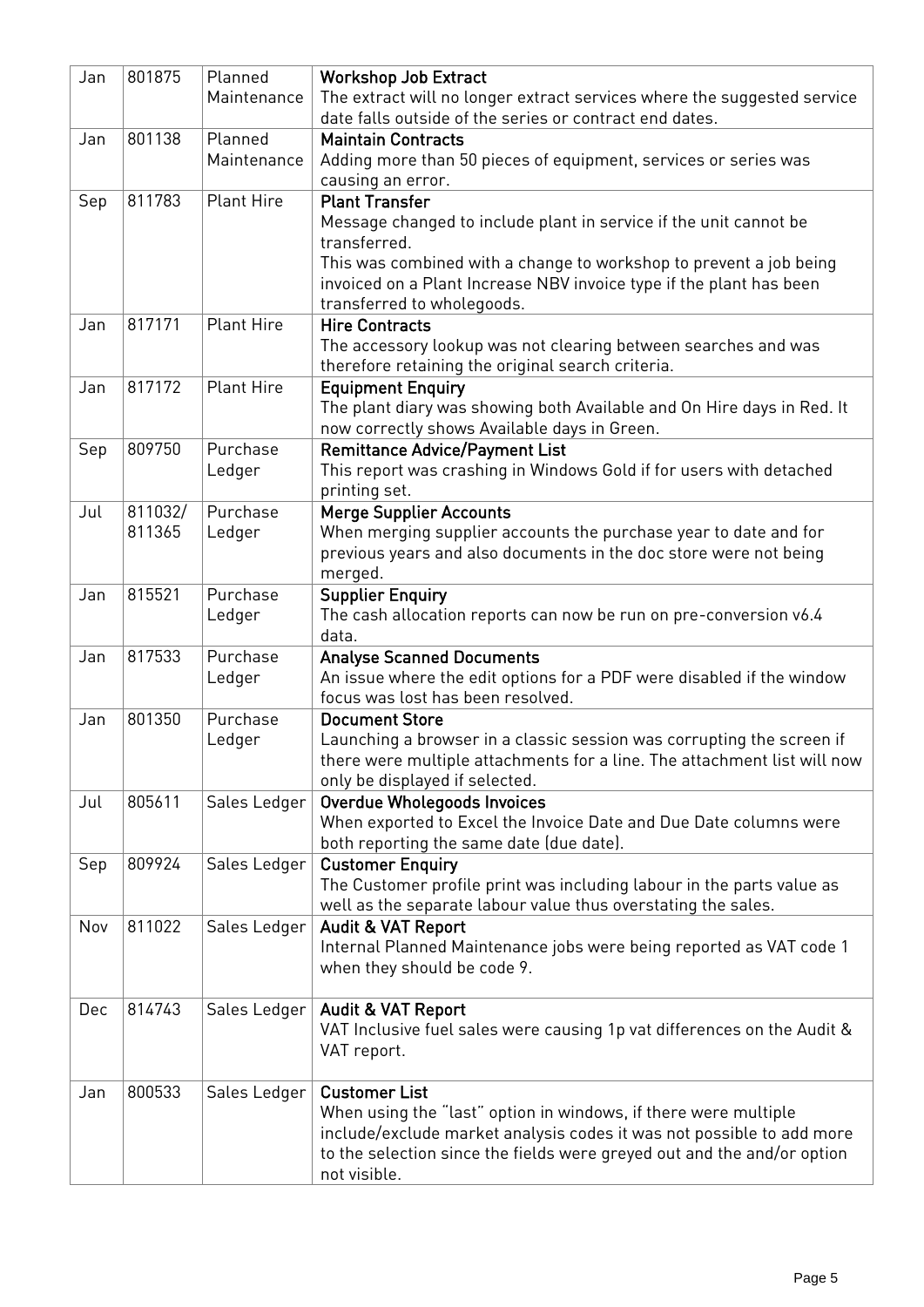| Sep | 813911/    | Sales Ledger | <b>Cash Posting</b>                                                         |
|-----|------------|--------------|-----------------------------------------------------------------------------|
|     | 817673     |              | When posting cash in base currency against a foreign currency account       |
|     |            |              | the posting to debtors control was on the wrong side causing an out of      |
|     |            |              |                                                                             |
|     |            |              | balance entry.                                                              |
| Nov | 814030     | Sales Ledger | <b>Month End Update</b>                                                     |
|     |            |              | Changes have been made to prevent the month end program deleting            |
|     |            |              | an advice header without deleting all the linked advice lines.              |
|     |            |              |                                                                             |
| Jan | 800733     | Sales Ledger | <b>Statement Print</b>                                                      |
|     |            |              | The statement options were allowing for 4 lines of sales promotion          |
|     |            |              | message to be added but only 2 lines were actually printing.                |
| Dec | 801133     | Sales Ledger | <b>Statement Print</b>                                                      |
|     |            |              |                                                                             |
|     |            |              | For accounts set to receive both statements and invoices by email with      |
|     |            |              | a separate CC email address also set, if the statement run was              |
|     |            |              | produced to include batched invoices the CC email was not receiving         |
|     |            |              | the email.                                                                  |
| Jul | 809575     | System       | <b>Plant Group Codes</b>                                                    |
|     |            |              | The lookup was hanging if group codes were less than 4 characters.          |
| Aug | 810504     | System       | <b>Department/Invoice Type</b>                                              |
|     |            |              |                                                                             |
|     |            |              | Users assigned to multiple department only had invoice types from one       |
|     |            |              | department displayed on the invoice type lookup.                            |
| Dec | 801471     | System       | <b>Wholegood Web Classifications</b>                                        |
|     |            |              | When importing group pictures it was only possible to check the file        |
|     |            |              | transfer id set on the terminal id. Now this can be changed to check any    |
|     |            |              | valid transfer id if permissions allow.                                     |
| Jan | 801631     | System       | <b>Wholegood Group Maintenance</b>                                          |
|     |            |              | When copying a group to other depots it was difficult to select ALL         |
|     |            |              | depots. This has been changed so that pressing <enter> on the depot</enter> |
|     |            |              |                                                                             |
|     |            |              | code field will copy to ALL depots.                                         |
| Jul | 801683     | Wholegoods   | <b>Invoice and Self Bill</b>                                                |
|     |            |              | When creating a self bill invoice the order number was not being            |
|     |            |              | allocated to the trade in.                                                  |
| Nov | 814740     | Wholegoods   | <b>Invoice and Self Bill</b>                                                |
|     |            |              | When printing a wholegood delivery note the Customer Name,                  |
|     |            |              | Signature and Date fields were printing below the details rather than at    |
|     |            |              | the bottom of the page.                                                     |
| Jan | 817535     | Wholegoods   | <b>Invoice and Self Bill</b>                                                |
|     |            |              | If a trade in has been sold to another customer before the wholegood        |
|     |            |              | advice it is received on has been completed, the retail price for the       |
|     |            |              |                                                                             |
|     |            |              | trade in line can no longer be changed.                                     |
| Nov | $1 - 3442$ | Wholegoods   | <b>Invoice and Self Bill</b>                                                |
|     |            |              | Field labels on the Trade In entry screen have been made consistent         |
|     |            |              | with the Main Wholegood entry screen for ease of use.                       |
| Jan | 801209     | Wholegoods   | <b>Invoice and Self Bill</b>                                                |
|     |            |              | When auto-crediting an invoice to a finance account the option to           |
|     |            |              | allocate has been prevented so as not to cause a discrepancy on the         |
|     |            |              | accounts.                                                                   |
| Jul | 807237     | Wholegoods   | <b>Wholegood Enquiry</b>                                                    |
|     |            |              |                                                                             |
|     |            |              | With depot accounting in use, the lookup for wholegoods by supplier         |
|     |            |              | account was not working.                                                    |
| Nov | 810161     | Wholegoods   | <b>Wholegood Enquiry</b>                                                    |
|     |            |              | When viewing full history on the WSJ tab for a wholegood, some jobs         |
|     |            |              | appeared duplicated if the wholegood was transferred to plant and the       |
|     |            |              | plant record was associated to more than one wholegood.                     |
| Jan | 803830     | Wholegoods   | <b>Wholegood Enquiry</b>                                                    |
|     |            |              | After a lookup using a specific serial number there was a significant       |
|     |            |              | delay when returning to the header tab of the selected wholegood.           |
|     |            |              |                                                                             |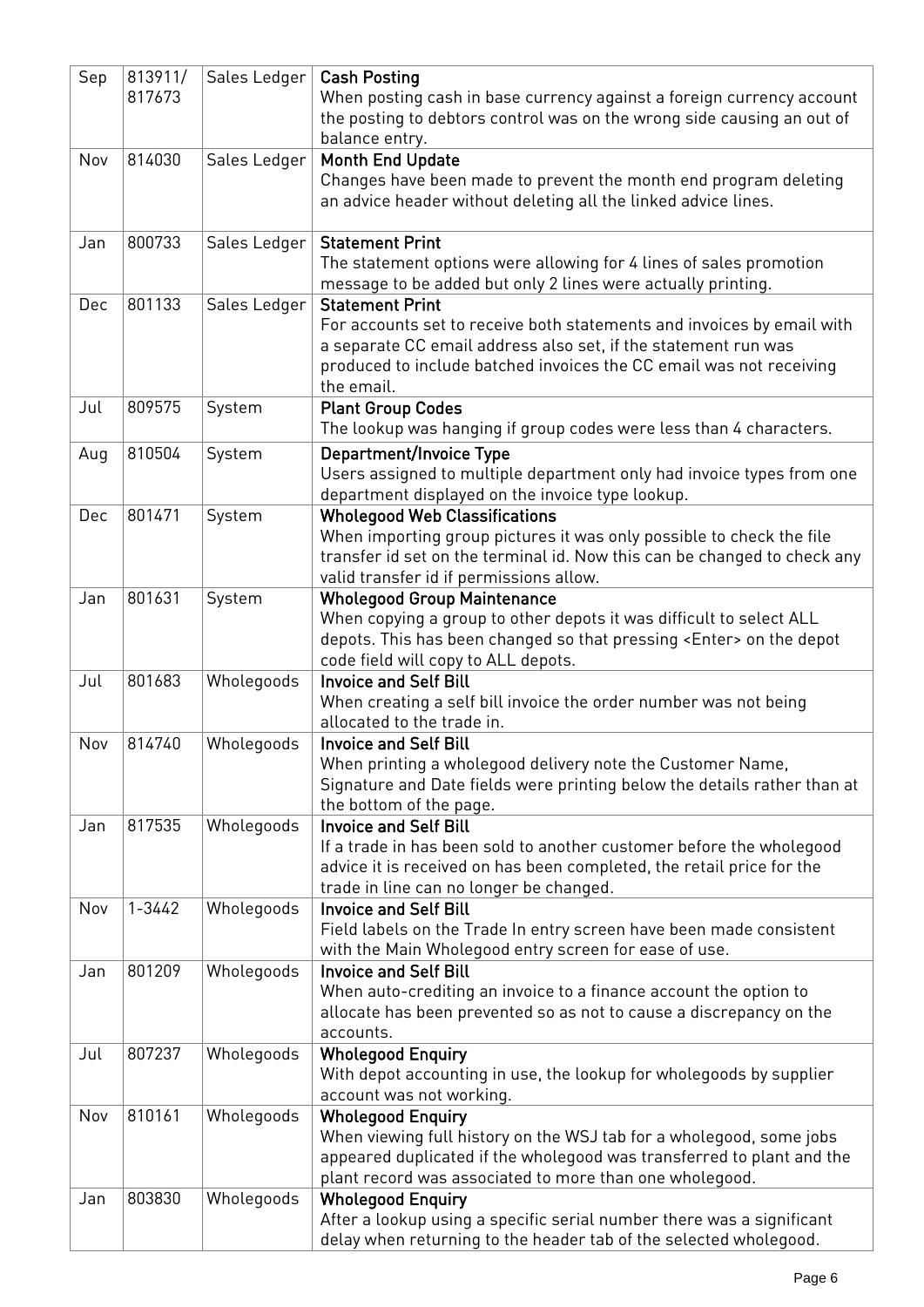| Jan | 802900     | Wholegoods | <b>Wholegood Enquiry</b>                                                  |
|-----|------------|------------|---------------------------------------------------------------------------|
|     |            |            | If the option to create the automatic PDI job is not taken but later      |
|     |            |            | created manually, the estimated and actual were both still showing in     |
|     |            |            | wholegood enquiry thus showing a higher value.                            |
| Nov | 802236     | Wholegoods | <b>Sales Advice Report</b>                                                |
|     |            |            | When a machine was sold under the margin scheme, the value on the         |
|     |            |            | sales advice report was incorrect. It now reports Value after VAT to      |
|     |            |            | agree with the nominal values.                                            |
| Jul | 802212     | Wholegoods | <b>Wholegood Sales Analysis</b>                                           |
|     |            |            | Running the report in Windows for period 01 was not showing values in     |
|     |            |            | quantity or value for the month but did show the year to date.            |
| Nov | 807041     | Wholegoods | <b>Rep Wholegood/Parts</b>                                                |
|     |            |            | When the report is exported to Excel the invoice number is now            |
|     |            |            | displayed against every line of an invoice including attachments to       |
|     |            |            | making filtering and grouping easier.                                     |
| Dec | 814080     | Wholegoods | <b>Wholegoods Cost Posting</b>                                            |
|     |            |            | When using a journal to create a new wholegood record from an             |
|     |            |            | existing one the resulting journal could be posted out of balance.        |
| Jan | 814081     | Wholegoods | <b>Wholegoods Cost Posting</b>                                            |
|     |            |            | When using a journal to create a new attachment record from an            |
|     |            |            | existing wholegood the resulting journal could be posted out of balance   |
|     |            |            | if the attachment value was not entered with the initial entry.           |
| Jan | 801801     | Wholegoods | <b>Order Entry/Receive into Stock</b>                                     |
|     |            |            | The purchase order print was running over 2 pages unnecessarily.          |
| Jan | 808746     | Wholegoods | <b>Order Entry/Receive into Stock</b>                                     |
|     |            |            | If the received date is blanked when receiving a wholegood the            |
|     |            |            | wholegood record is not marked as received.                               |
| Jan | 811830     | Wholegoods | <b>Amend Stock Records</b>                                                |
|     |            |            | When using Amend Stock Records to change the cost for an attachment       |
|     |            |            | on a self billed wholegood the nominal posting produced was a one         |
|     |            |            | sided journal.                                                            |
| Sep | $1 - 4237$ | Wholegoods | <b>Purchase Order Print</b>                                               |
|     |            |            | The purchase order comments (from the order scratchpad) lines             |
|     |            |            | prefixed with "!", were not being printed on the order as in previous     |
|     |            |            | versions.                                                                 |
| Dec | $1 - 4517$ | Wholegoods | <b>History Sold This Month</b>                                            |
|     |            |            | It is now possible to enter a date range even if Current Month Only has   |
|     |            |            | been selected.                                                            |
| 0ct | 807703     | Workshop   | <b>Batch Invoice Print</b>                                                |
|     |            |            | When selecting the option "Print via Invoice Range Reprint" the printer   |
|     |            |            | selection box will no longer be displayed as it is not used in this case. |
| Jul | 809307     | Workshop   | <b>Workshop Entry</b>                                                     |
|     |            |            | If a foreign currency warranty invoice was selected for auto-credit the   |
|     |            |            | wrong exchange rate was applied when converting the values back to        |
|     |            |            | base currency for the credit.                                             |
| Nov | 815390     | Workshop   | <b>Workshop Entry</b>                                                     |
|     |            |            | An incorrect message was displayed if an entry was made that took the     |
|     |            |            | job to a negative value.                                                  |
| Nov | 815483     | Workshop   | <b>Workshop Entry</b>                                                     |
|     |            |            | The option to change invoice type is prevented if changing from or to a   |
|     |            |            | van stock job as this could cause stock issues.                           |
| Nov | 813276     | Workshop   | <b>Workshop Entry</b>                                                     |
|     |            |            | Adding consumables to Construct Parts job was causing an out of           |
|     |            |            | balance rounding issue.                                                   |
|     |            |            |                                                                           |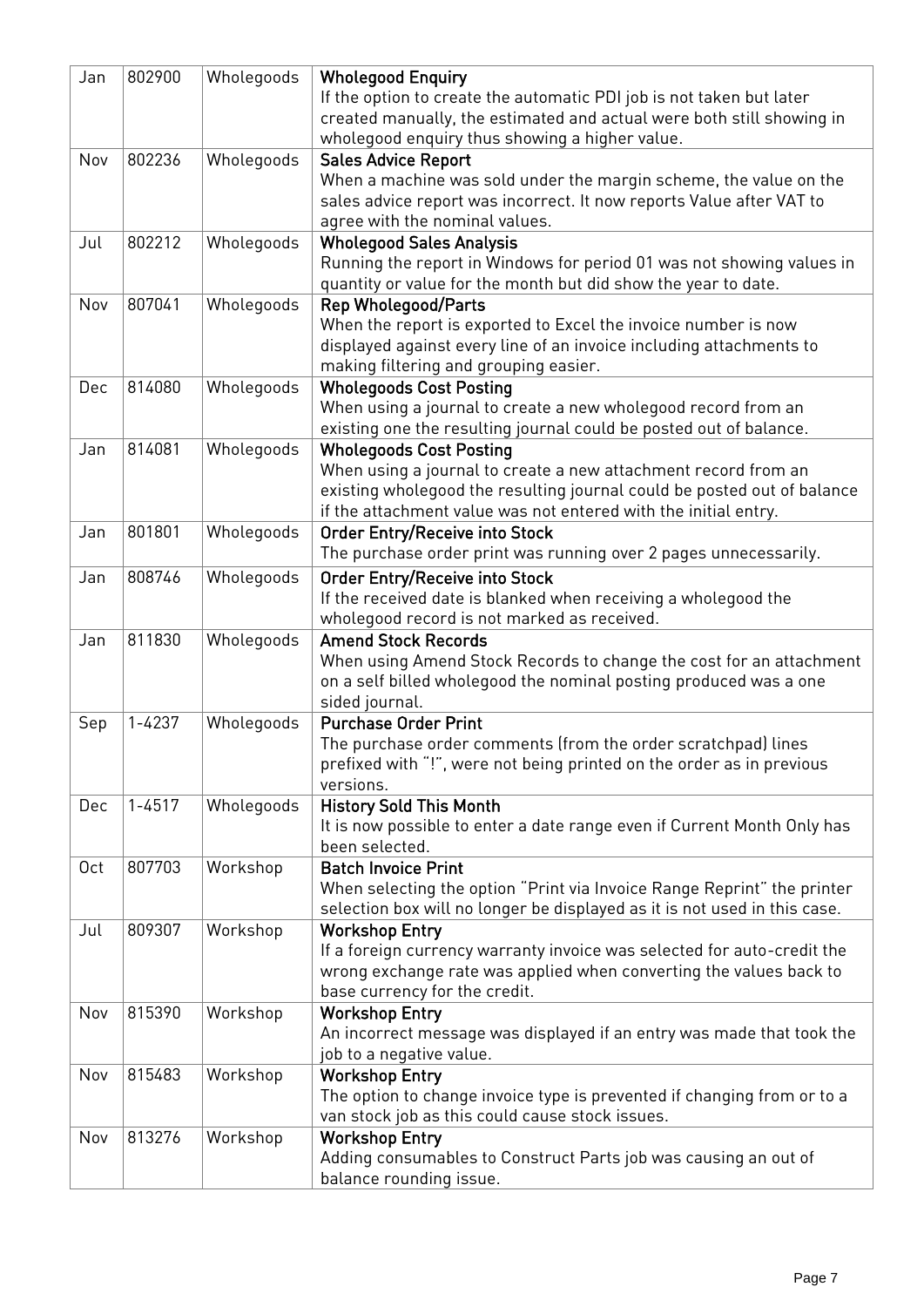| Oct | 813427 | Workshop | <b>Workshop Entry</b>                                                                                                                                  |
|-----|--------|----------|--------------------------------------------------------------------------------------------------------------------------------------------------------|
|     |        |          | When changing the invoice type for a workshop job for a history                                                                                        |
|     |        |          | wholegood the wholegood is validated if selecting a new invoice type                                                                                   |
|     |        |          | that is set to Increase Wholegood NBV.                                                                                                                 |
| Dec | 813451 | Workshop | <b>Workshop Entry</b>                                                                                                                                  |
|     |        |          | If a deposit is taken for a workshop job for the full amount then the                                                                                  |
|     |        |          | value of the job subsequently decreased before invoicing, the sales<br>transaction value was wrongly set to zero.                                      |
| Sep | 813532 | Workshop | <b>Workshop Entry</b>                                                                                                                                  |
|     |        |          | When creating a history wholegood number it was possible to generate                                                                                   |
|     |        |          | an error if the serial number was entered before the full details.                                                                                     |
| Dec | 800380 | Workshop | <b>Workshop Entry</b>                                                                                                                                  |
|     |        |          | When overriding the labour only total for a flat rate job any rounding                                                                                 |
|     |        |          | values were incorrectly showing as 1 hour. These small rounding                                                                                        |
|     |        |          | adjustments will not now be printed on the invoice as a line, only                                                                                     |
|     |        |          | included in the total.                                                                                                                                 |
| Jan | 803833 | Workshop | <b>Workshop Entry</b>                                                                                                                                  |
|     |        |          | When overriding sales totals for labour only, if the calculation caused a                                                                              |
|     |        |          | rounding value to be written to the labour lines this was showing with                                                                                 |
|     |        |          | as one hour when it should be zero hours.                                                                                                              |
| Dec | 800730 | Workshop | <b>Workshop Entry</b>                                                                                                                                  |
|     |        |          | Selecting a contact for the customer that had a land line set and then                                                                                 |
|     |        |          | changing this to a mobile number was still printing the land line<br>number on the job card.                                                           |
| Dec | 800991 | Workshop | <b>Workshop Entry</b>                                                                                                                                  |
|     |        |          | Adding a VAT-ONLY Part to a workshop job and saving. When the job                                                                                      |
|     |        |          | was recalled later the display of the vat value on the invoice tab was                                                                                 |
|     |        |          | incorrect although the actual invoice produced was correct.                                                                                            |
| Jan | 801637 | Workshop | <b>Workshop Entry</b>                                                                                                                                  |
|     |        |          | When a quote created at one depot had parts added to it by another                                                                                     |
|     |        |          | depot, when the quote was converted to a live job and parts ordered the                                                                                |
|     |        |          | parts added by the other depot were not picked up by the suggested                                                                                     |
|     |        |          | ordering routines.                                                                                                                                     |
| Jan | 803042 | Workshop | <b>Workshop Entry</b>                                                                                                                                  |
|     |        |          | When a Van job at one depot had parts added to it directly by another                                                                                  |
|     |        |          | depot. If the van job depot then uses the Parts Transfer Between Jobs<br>routine to transfer the parts to a retail job at their depot, the parts stock |
|     |        |          | record was corrupted and showed negative stock incorrectly.                                                                                            |
| Jan | 803228 | Workshop | <b>Workshop Entry</b>                                                                                                                                  |
|     |        |          | Printing a standard Gold invoice with a background form followed by a                                                                                  |
|     |        |          | custom designer form with no background was printing the background                                                                                    |
|     |        |          | form from the invoice on the next document.                                                                                                            |
| Jan | 802780 | Workshop | <b>Warranty Receipts</b>                                                                                                                               |
|     |        |          | Where a warranty receipt is processed with a loss or gain if the                                                                                       |
|     |        |          | Company Control File is set to "Update Wholegood With Any Warranty                                                                                     |
|     |        |          | Gains/Losses" Yes, the value was not being shown on the audit trail                                                                                    |
|     |        |          | entry but was updating the wholegood.                                                                                                                  |
| Nov | 806064 | Workshop | <b>Automated Timesheet Entry</b>                                                                                                                       |
|     |        |          | When selecting "insert" mode to add new lines the program will remain                                                                                  |
|     |        |          | in insert mode until the exit key is pressed.                                                                                                          |
| Sep | 810292 | Workshop | Scheduler                                                                                                                                              |
|     |        |          | Changing the invoice type or customer for a job already marked as<br>logged for checking was attempting to re-sync to the mobile device.               |
| 0ct | 812167 | Workshop | <b>Mobile Gold</b>                                                                                                                                     |
|     |        |          | The cost price was missing from the parts audit trail if a part issued                                                                                 |
|     |        |          | from a different depot was deleted from a job by the engineer.                                                                                         |
|     |        |          |                                                                                                                                                        |